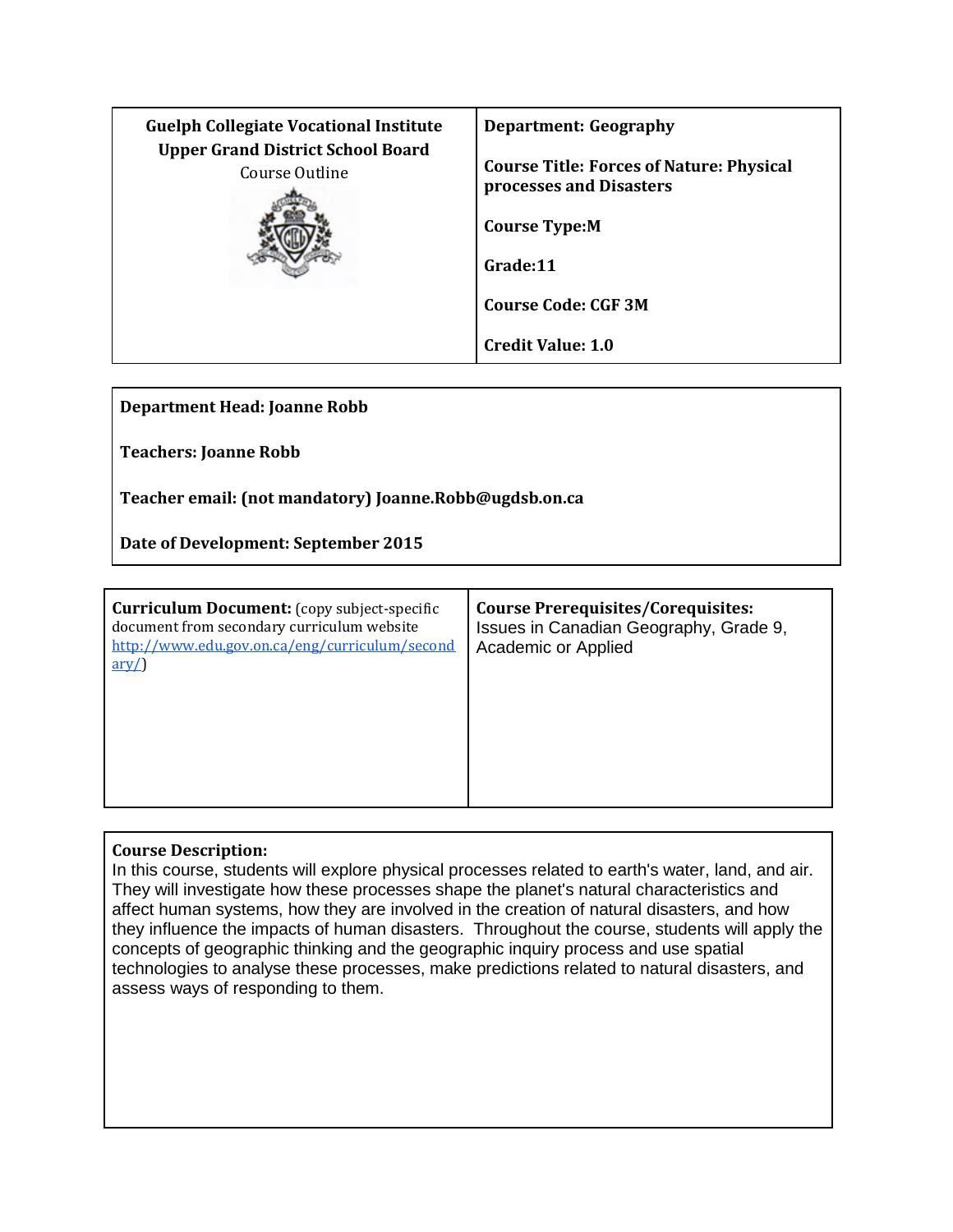# **Term Work (70% of the final mark)**

### **Unit Title**, **Big Ideas, and Unit Culminating Tasks**

Spatial organization: Spheres of the Earth: Powerful natural processes formed the earth and continue to change and mould the outer spheres of the earth. Spheres assignment, unit test

Tectonic Hazards: People in different regions of the world need different strategies to deal with potential disasters. Tectonic report, unit test

Niagara Escarpment: The earth today is a result of many natural processes. These processes continue to change. Field report, debate.

Erosion and its hazards: Natural processes and disasters can cause social, economic, political, and environmental problems. Unit test

Weather and Climate: The natural environment has an impact on human activity and vice versa. Oral presentation

### **Culminating Tasks/Exams (30% or the final mark)**

**Course Culminating Task/Exams and Description**

Written Exam